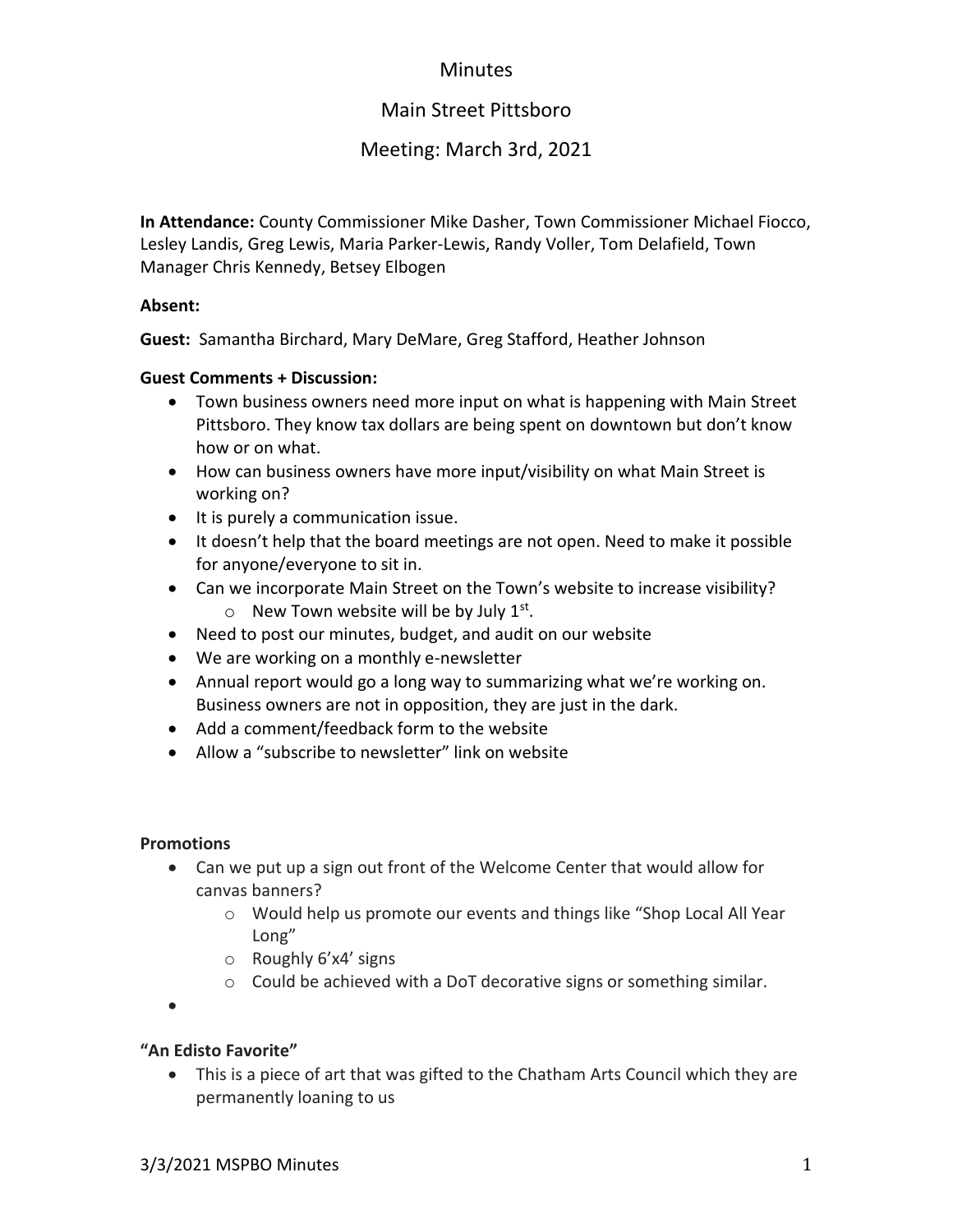- It is about 6' long and about 3' wide at its widest point
- Concern is that we won't be able to do it justice and it will just appear "shoved" in a corner
- Perhaps a better location would be Town Hall. There are several prominent entry ways which would be a great fit for something like this
	- o Estimated completion of Town hall is January 2023

### **Board goes to closed session to discuss Board Recruitment**

#### **Board Recruitment**

- Maria brings up the new candidates and asks the sponsors for their reasoning behind each candidate.
- Discussion ensues
- Consensus has been reached on candidates

Chris motions to move out of closed session Second: Michael

Vote: All in favor

### **Board exits closed session to vote on new Board members**

Michael moves to add Ser Cuni to the Board Second: Randy Vote: All in favor Sera can join next board meeting.

Lesley makes a motion to accept the recommendation of the nomination committee to deny Heather Johnson application to join the Board but encourage her to join the Promotions and Marketing Committee Second: Randy Vote: All in favor

#### **Financial Procedures & Policy**

• Need to get W-9s earlier in the process. No payment will be made until a W-9 is in hand.

Chris motions that Main Streets procurement policy be hereby amended to require a W-9 in advance of execution of a contract for vendor work. Second: Michael Vote: All In favor Procurement policy is now in place

## **Treasurers Report**

- Doug is going to be stepping down from Treasurer at the end of the fiscal year in June.
	- o Need to find a suitable replacement asap to ensure there is a month or two overlap so that Doug can help them get up to speed